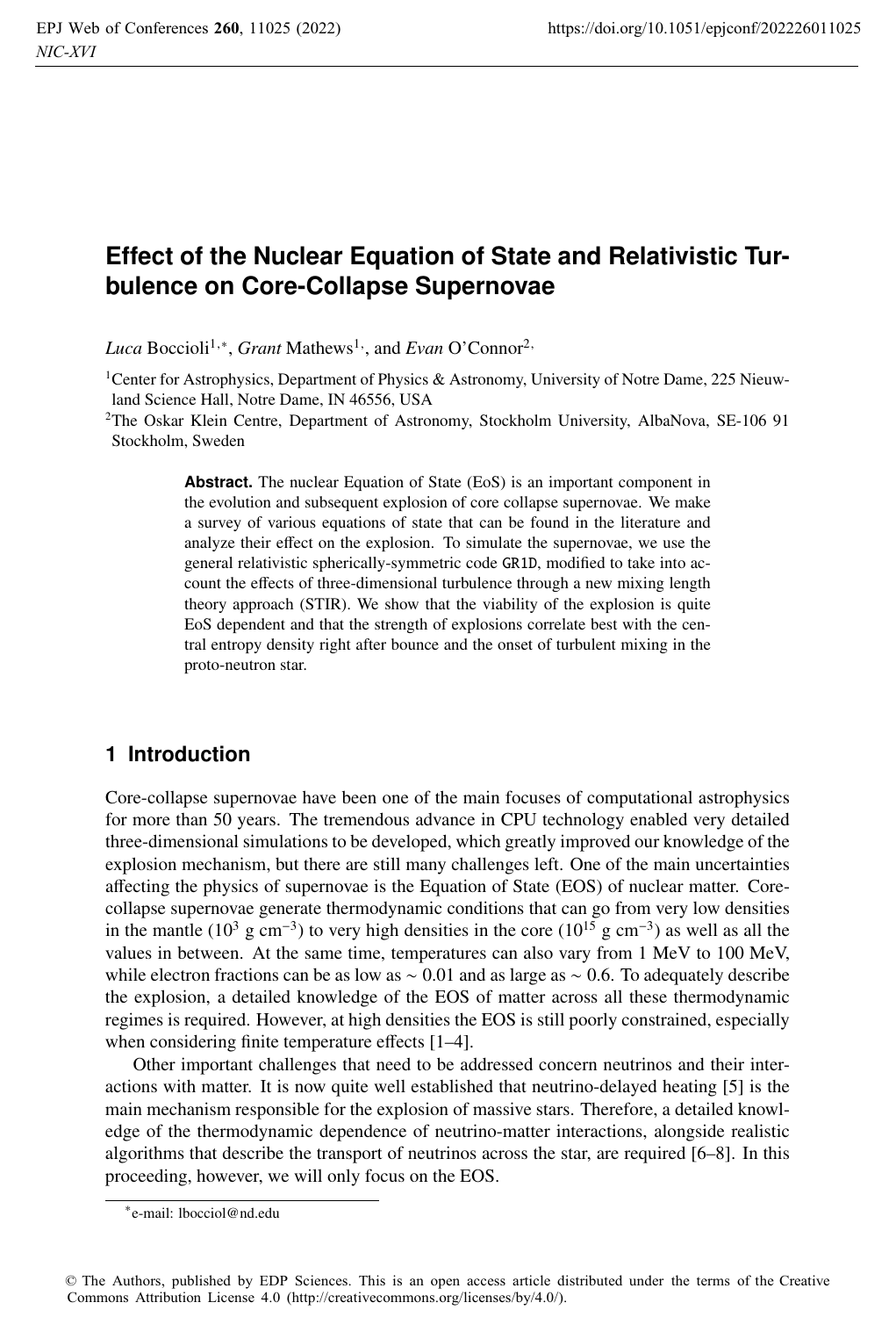| <b>EOS</b>             | Type       | $n_0$<br>$(fm^{-3})$ | J<br>$(MeV baryon^{-1})$ | $K_0$<br>$(MeV baryon^{-1})$ | $m_n^*/m_n$ | $M_{\rm max}$<br>$M_{\odot}$ |
|------------------------|------------|----------------------|--------------------------|------------------------------|-------------|------------------------------|
| <b>SFH<sub>o</sub></b> | <b>RMF</b> | 0.1583               | 31.57                    | 245.40                       | 0.7608      | 2.05                         |
| D <sub>D</sub>         | <b>RMF</b> | 0.1491               | 32.73                    | 242.70                       | 0.5625      | 2.14                         |
| <b>H</b> Shen          | <b>RMF</b> | 0.1455               | 36.95                    | 281.00                       | 0.6340      | 2.21                         |
| LS220                  | <b>SRO</b> | 0.1549               | 28.61                    | 219.85                       | 1.0000      | 2.04                         |
| <b>APR</b>             | <b>SRO</b> | 0.1600               | 32.59                    | 266.00                       | 0.6985      | 2.19                         |
| KDE0v1                 | SRO        | 0.1646               | 34.58                    | 227.53                       | 0.7442      | 1.97                         |
| SLy4                   | <b>SRO</b> | 0.1595               | 32.00                    | 229.90                       | 0.6952      | 2.05                         |

**Table 1.** The different columns represent the nuclear saturation density  $(n_0)$  the symmetry energy at saturation density (*J*), the nuclear incompressibility  $(K_0)$ , the nucleon effective mass  $(m_n^*)$  and the maximum mass of a neutron star ( $M_{max}$ ). The first four equations of state are calculated using RMF theory, while the last three were generated using the SRO code from [31].

In this work, we use the spherically symmetric model in full general relativity described in [9] to study the impact of the EOS on the explosion. This model can achieve an explosion by means of the inclusion of turbulent convection using Mixing-Length Theory (MLT). Specifically, it is a general relativistic version of STIR, first developed by [10]. In the past, several studies were carried out, analyzing the effect of the EOS on the dynamics of CCSNe (e.g. [11–29]). Here, we employ 7 different EOS, based on different microscopic models, and with those simulate four different progenitor models.

Our work was inspired by two recent papers [26, 28], that study the effect of the EOS on the structure of the PNS and on the explosion. Both papers focus on EOSs that were calculated using Skyrme energy density functionals, whereas our study also includes EOSs generated using Relativistic Mean Field (RMF) models. In these two studies, by varying several Skyrme parameters, they observed that the effective nucleon mass *m*<sup>∗</sup> *<sup>n</sup>* is the parameter that best correlates with the strength of the explosion. In this work, however, we will study how EOSs generated using different microscopical theories affect the explosion. Natural units will be adopted throughout the manuscript, i.e.  $G = c = M_{\odot} = 1$ .

### **2 Methods**

#### **2.1 Nuclear Equations of State**

We used 7 different EOS to simulate 4 different progenitors with masses of 9, 15, 20 and 25  $M_{\odot}$  from [30]. The EOS we chose are listed in table 1. In previous studies [26, 28] some of the nuclear parameters that can more significantly impact the explosion have been identified. In particular, the effective nucleon mass in symmetric matter at saturation density  $m_n^*$  was found to be the one that best correlates with the strength of the explosion. The details of the EOSs used in this study is summarized below:

• The SFHo and DD2 EOSs are taken from [32], which uses a Relativistic Mean Field (RMF) approach, with the parametrization of nucleon interactions from [15] and [33], respectively. Nuclei near saturation density are treated using an NSE approach, with several thousands nuclei taken into account.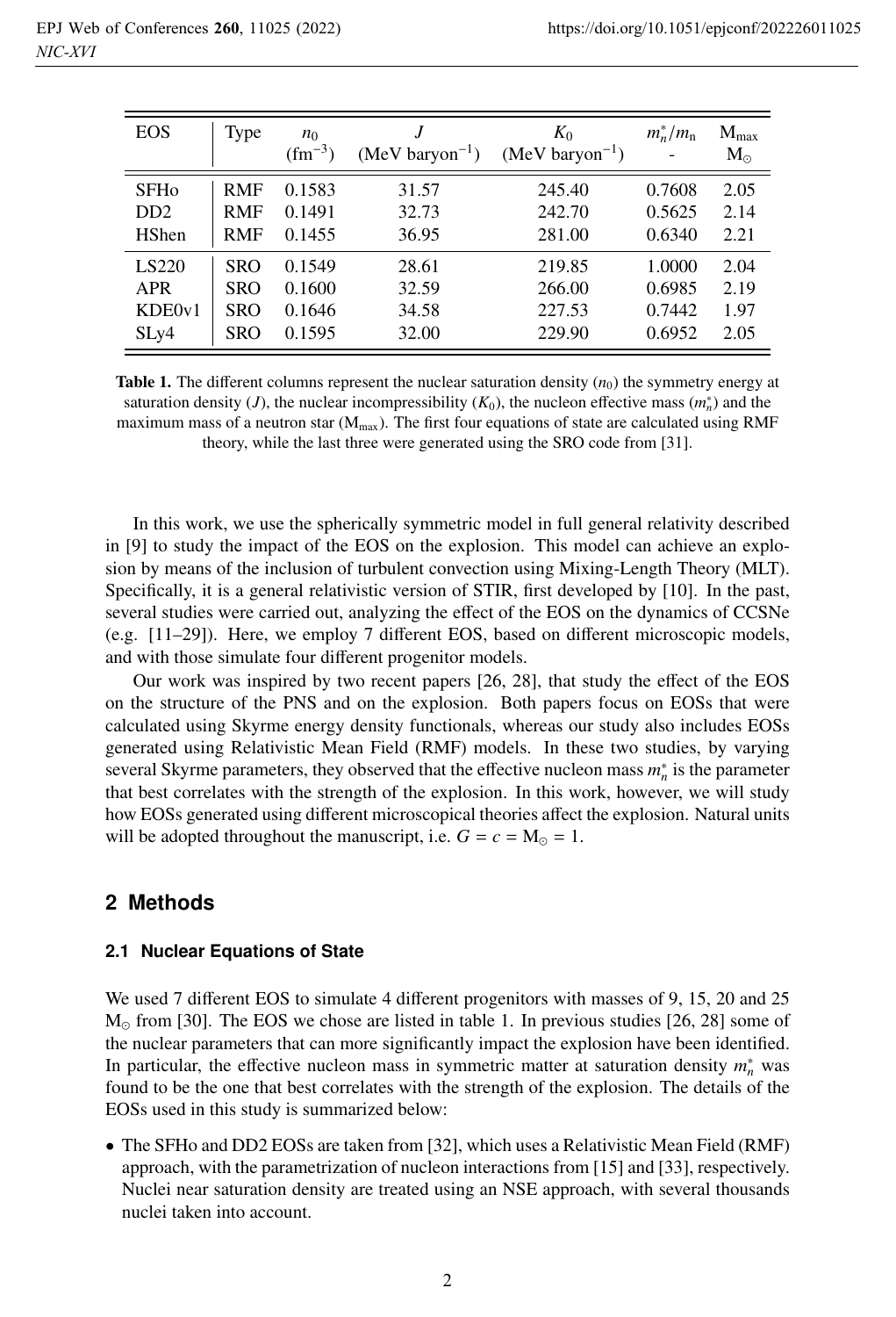- The HShen EOS from [34] is based on RMF theory. The difference with the SFHo and DD2 EOS is that the HShen uses the Single Nucleus Approximation (SNA), based upon a Thomas-Fermi model, to describe nuclei near nuclear saturation density.
- The APR EOS [35, 36]: At high densities it uses realistic nuclear potentials resulting from fits to nucleon-nucleon scattering. It also includes a phase transition to a neutral pion condensate. It is then connected to a network of ∼3300 nuclei in Nuclear Statistical Equilibrium (NSE) at low densities using the SRO code [31].
- The LS220 [11], KDE0v1 [37] and SLy4 [38]: These are based on Skyrme parameterizations as described in [31]. Additionally, nuclei at densities near nuclear saturation density are described using the compressible liquid drop theory, in the same fashion as [11]. These EOS are then connected to a network of ∼3300 nuclei in Nuclear Statistical Equilibrium (NSE) at low densities using the SRO code [31].

The last four EOSs were taken from the SROEOS code of [31]. Hence, at densities below nuclear saturation density, they are described using a compressible liquid-drop model at finite temperature in which heavy nuclei are described using SNA. We therefore divide these EOSs in two categories: RMF-type (the first three) and SRO-type (the last four). The gravitational mass versus radius relationships for cold neutron can be seen in Figure 1, together with some observational constraints on the mass and radius of Neutron Stars. Despite the fact that some of them are not consistent with observation constraints, these EOSs represent a reasonable catalogue of possible equations of state.

#### **2.2 Supernova model**

One of the mechanisms that can more significantly impact the delayed-neutrino heating mechanism is neutrino-driven turbulent convection, as many previous studies have shown [46–49]. The reason is that material behind the expanding shock is heated by neutrinos escaping the proto-neutron star, and turbulent convection can increase the time spent by the material in the gain region, increasing the probability of interaction with neutrinos. Hence, neutrino-driven turbulence is a key component of the explosion mechanism of supernovae.

To analyze how different EOSs affect the explosion, we use the model described in [9], which uses a general relativistic version STIR [10] to include neutrino-driven turbulent convection in the spherically symmetric code GR1D. STIR includes the effects of turbulent convection in spherically symmetric simulations using a time-dependent Mixing-Length Theory (MLT) approach. The energy coming from turbulent convection can therefore trigger an explosion even in spherically symmetric simulations. We now briefly summarize the main features of STIR, but more details can be found in [49], [10] and [9]. The metric used in GR1D is:

$$
ds^{2} = g_{\mu\nu}x^{\mu}x^{\nu}
$$
  
= -\alpha(r, t)^{2}dt^{2} + X(r, t)^{2}dr^{2} + r^{2}d\Omega^{2}, (1)

where  $\alpha$  is the lapse function and *X* is a function of the gravitational mass at radius *r*.

STIR adds an extra equation to the standard hydrodynamic ones solved in GR1D, to account for the time evolution of the turbulent energy:

$$
\frac{\partial Dv_{\text{turb}}^2}{\partial t} + \frac{1}{r^2} \frac{\partial}{\partial r} \left[ \frac{\alpha r^2}{X} D(v_{\text{turb}}^2 v - D_K \nabla v_{\text{turb}}^2) \right] \n= -\alpha X \left( \rho v_{\text{turb}}^2 \frac{\partial v}{\partial r} + \rho v_{\text{turb}} \omega_{\text{BV}}^2 \Lambda_{\text{mix}} - \rho \frac{v_{\text{turb}}^3}{\Lambda_{\text{mix}}} \right),
$$
\n(2)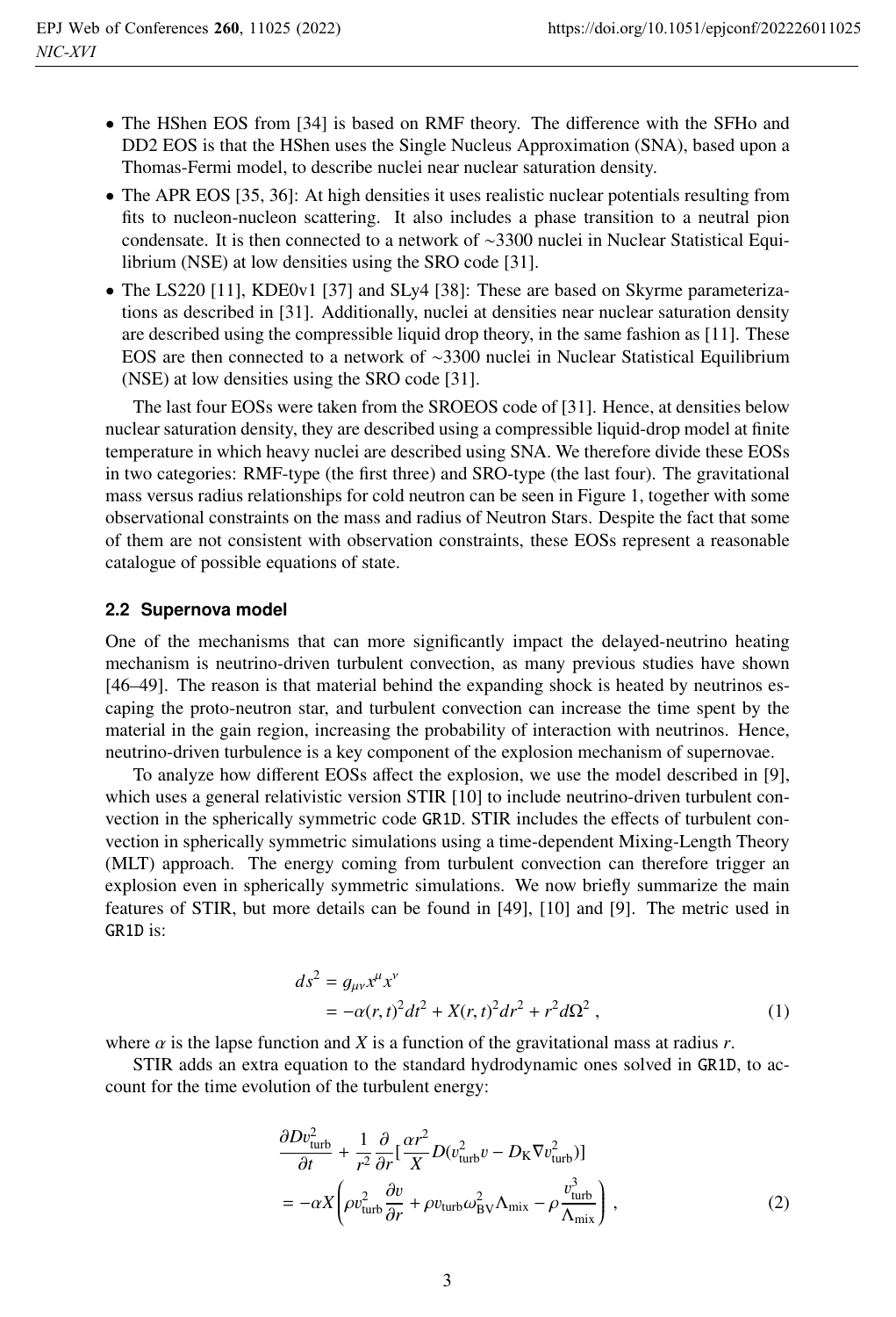

Figure 1. Gravitational mass vs radius, from the various equations of state adopted in the present work. The green shaded region shows the NS mass-radius constraints from model A of [39]. The grey band represents the mass and radius of the millisecond pulsar PSR J0740+6620. The mass has been measured by [40] and [41], with a value of  $2.08\pm0.07$  M<sub>o</sub>. The radius has been independently estimated by [42] and [43] using NICER data. Here we show the latter, where the lighter grey region represents a 95% confidence level, corresponding to a radius of  $12.39^{+2.63}_{-1.68}$  km, while the darker region shows the  $1\sigma$ <br>confidence level, corresponding to a radius of 12.39<sup>+1.30</sup> km. The blue dotted line is the mass of PSR confidence level, corresponding to a radius of  $12.39^{+1.30}_{-0.98}$  km. The blue dotted line is the mass of PSR natural and the shaded blue region represents the La confidence level. The J1810+1744 measured by [44], and the shaded blue region represents the  $1\sigma$  confidence level. The brown horizontal band shows the constraint on the radius of a  $1.4 M_{\odot}$  neutron star from [45].

where  $D = X \rho W$  is the conserved density,  $W = (1 - v^2)^{-1/2}$  is the Lorentz factor and  $v_{\text{turb}}$  is the turbulent velocity. The velocity is defined as  $v = Xv^r$ , where v is the coordinate velocity the turbulent velocity. The velocity is defined as  $v = Xv^r$ , where  $v_r$  is the coordinate velocity.<br>Finally  $Dx = \alpha v$ ,  $A + i$  is the diffusion coefficient. The most important quantities of this Finally,  $D_K = \alpha_K v_{\text{turb}} \Lambda_{\text{mix}}$  is the diffusion coefficient. The most important quantities of this model are the mixing length

$$
\Lambda_{\text{mix}} = \alpha_{\text{MLT}} \frac{P}{\rho \, \text{d}\phi/\text{d}r},\tag{3}
$$

and the Brunt-Väisälä frequency

$$
\omega_{\text{BV}}^2 = \frac{\alpha^2}{\rho h X^2} \left( \frac{d\phi}{dr} - v \frac{\partial v}{\partial r} \right) \left( \frac{\partial \rho (1 + \epsilon)}{\partial r} - \frac{1}{c_s^2} \frac{\partial P}{\partial r} \right) ,\tag{4}
$$

where  $\phi = \ln \alpha$  reduces to the Newtonian potential in the non-relativistic limit and  $c_s$  is the sound speed. The quantity  $h = 1 + \epsilon + P/\rho$  represents the relativistic enthalpy, where *P* is the pressure and  $\epsilon$  is the internal energy.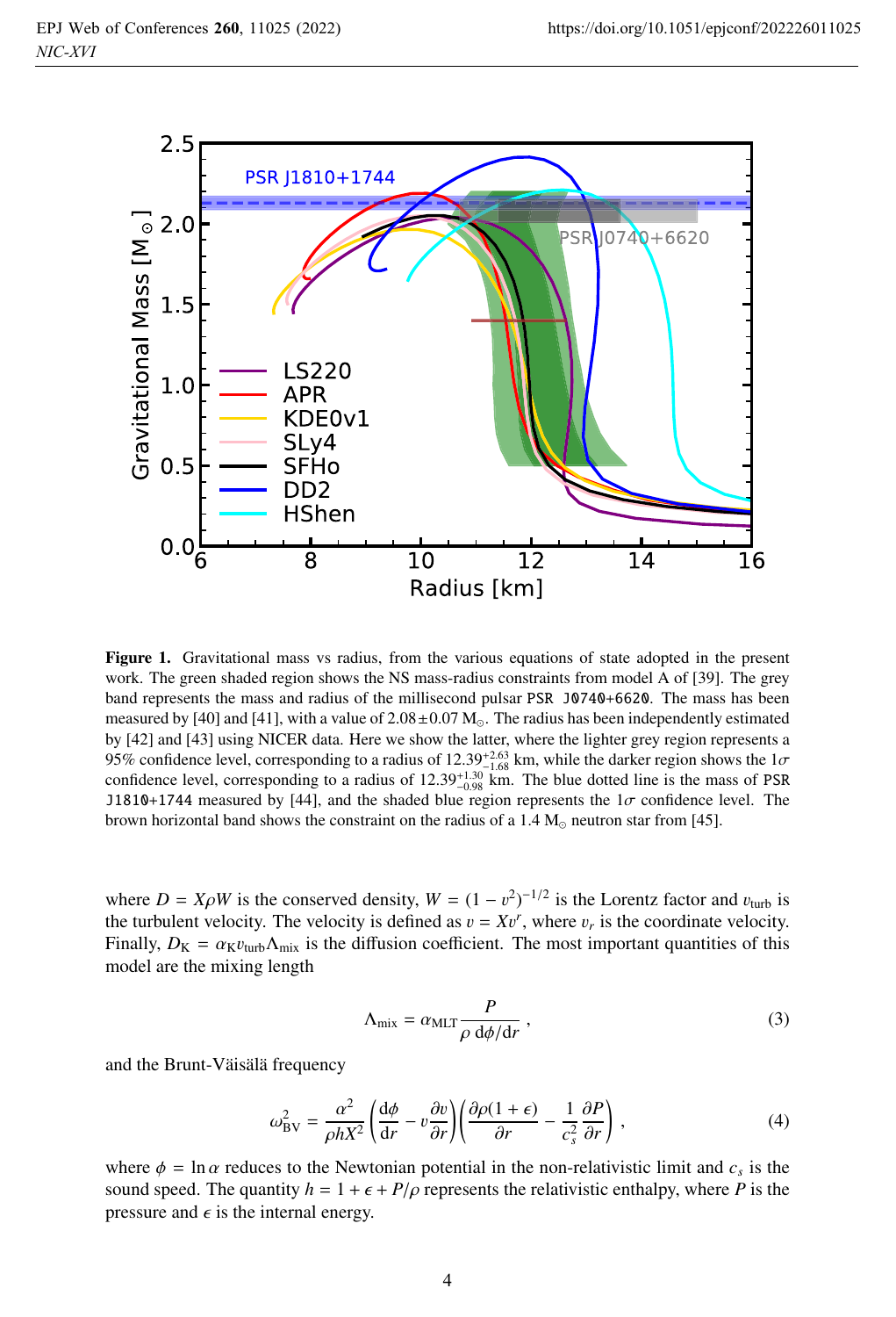

Figure 2. The upper panels display shock radius vs time for different progenitors and EOSs, while the lower panels display the diagnostic energy vs time. Notice that for the 9  $M_{\odot}$  progenitor the diagnostic energies have been multiplied by a factor of 8 so that they could be more clearly shown on the same scale used for the other progenitors.

The parameters controlling the strength of the explosion are:  $\alpha_{MLT}$  and  $\alpha_K$ . The first one controls the magnitude of the mixing length, whereas the second one controls the magnitude of the diffusion coefficients  $D_K$ . We have not shown all the hydrodynamic equations here, but it's important to point out that other diffusion coefficients, analogous to  $D<sub>K</sub>$ , are added to the evolution equations for neutrino energy density, internal energy and electron fraction. The total number of parameters in the model is therefore 5. However, we fix  $\alpha_K$  and the other parameters governing diffusion to 1/6, consistently with the choices of [50] and [10]. The only parameter we vary is  $\alpha_{\text{MIT}}$ .

The simulations carried out for this work were run using a modified version of GR1D [51, 52], which is based on spherically symmetric hydrodynamics and radiation transport in full General Relativity (GR). Neutrino opacitiy tables were generated using the open-source code NuLib [52].

# **3 Results**

Given the high densities reached inside the PNS, the dynamics of supernovae can be greatly impacted by the EOS. To illustrate this, we show some of the most significant thermodynamic quantities at the center of the PNS in Figure 3, for different progenitors and EOSs. As one can clearly see, central density and temperature can vary significantly as a function of EOS, but they do not correlate with the strength of explosion. On the contrary, the central entropy in the first 50 ms after bounce correlates extremely well with the strength of the explosion, even though the range spanned by different EOSs is not as large as for the other two quantities. One can then conclude that the hierarchy of central entropies follows the hierarchy of explosion strength, with the only exception of the SLy4 and KDE0v1 EOSs, which will be discussed below.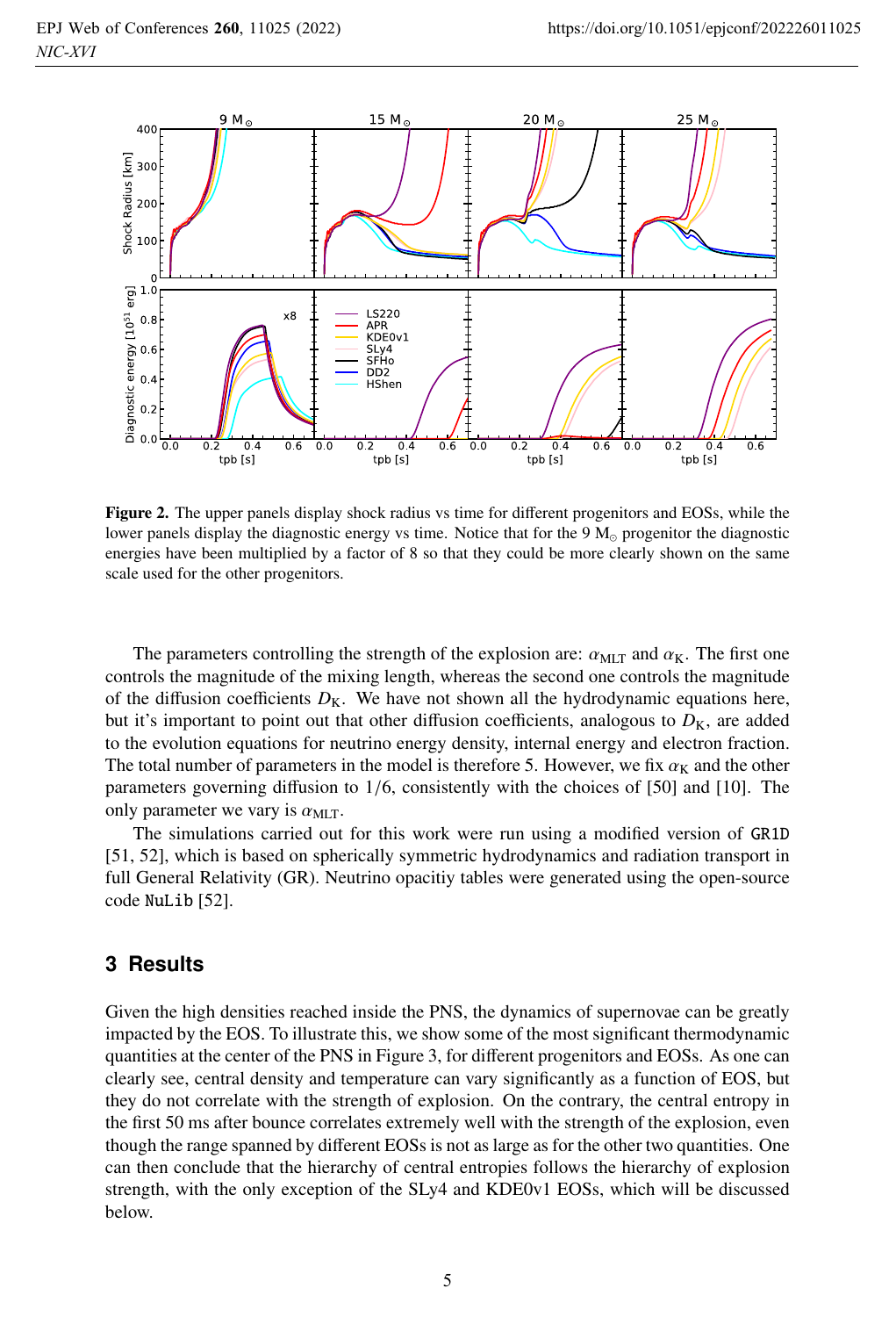A similar correlation was found by the studies of [26] and [28]. In both papers, they only focused on one type of EOS which, at high densities, is based on Skyrme interactions between nucleons. By doing this, they were able to vary different nuclear parameters — such as the effective mass, the symmetry energy, the incompressibility and others — while keeping all the other ones fixed. This approach allowed them to observe the impact of different properties of the EOS on the explosion. Both analyses revealed that the quantity responsible for the greatest change in PNS structure is the effective mass of nuclei at saturation density  $m_n^*$ . This translates into a change in the dynamics of explosion, which depends on how fast the PNS contraction is [28], since it changes the location and thermodynamic properties of the neutrinospheres for all flavors [26]. As a side note, they also pointed out that a change in the effective mass corresponds to a change in the central entropy: larger effective masses lead to larger central entropies.



Figure 3. The first three rows show the main central thermodynamic variables for different progenitors (columns) and EOSs (colors) as a function of time post bounce. The last row shows the ratio of the nucleon effective mass to the nucleon mass calculated for the central values of densities and temperatures as a function of time post bounce. The central entropy at early times tpb  $\leq 5$  ms is larger for EOSs that yield stronger explosions. See the text for a more detailed discussion.

We complement these studies by including not only EOSs based on Skyrme interactions, such as the LS220, KDE0v1, and SLy4, but also the APR EOS as well as EOSs based on RMF theory. Since the finite-temperature part of the APR EOS was constructed using the SRO-code [31], which was also used to generate the Skyrme-type EOSs, they share the same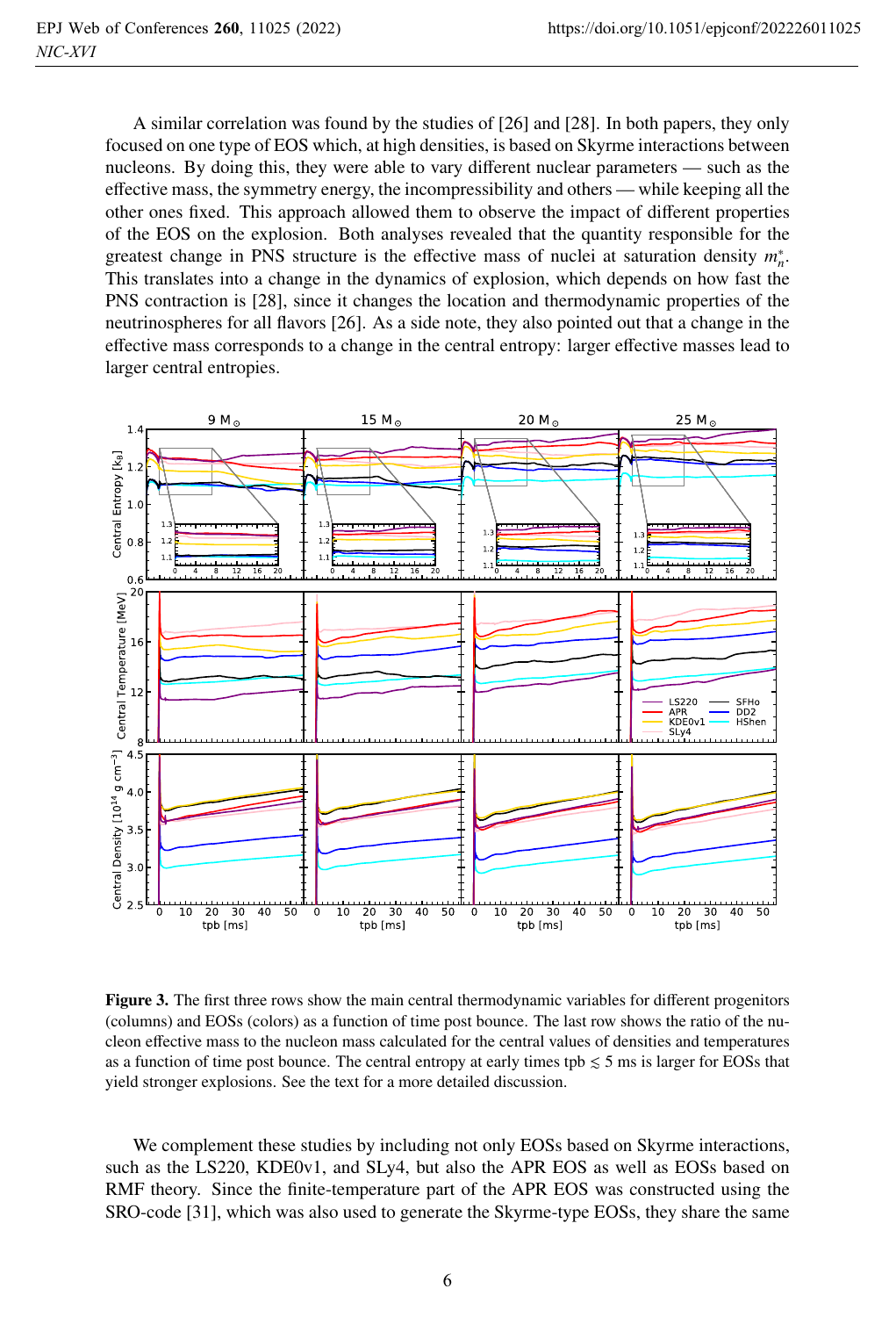properties near saturation density. Hence, we consider them to be "SRO-type". The difference between the APR and the Skyrme-type EOSs is that the nuclear potentials for the Skyrmetype EOSs are derived from the energy density of nuclear matter, whereas for the APR they are derived from nucleon-nucleon scattering. The EOSs calculated using RMF theory are the SFHo, DD2 and HShen. The first two use an NSE treatment of nuclei near saturation density, and the HShen uses a Thomas-Fermi description of nuclei instead. In the following paragraphs we will investigate the differences among these frameworks used to calculate the nuclear EOS.

We begin our analysis by comparing the EOSs calculated using Skyrme interactions (i.e. LS220, KDE0v1 and SLy4). One can easily notice that the effective mass correlates with the strength of explosion. If however one compares all of the EOSs considered in this study, this correlation breaks down. Also, despite the fact that the APR uses the same treatment of nuclei near saturation density as the Skyrme-type EOSs, it does not follow the correlation between strength of explosion and effective mass. This, however, is not completely unexpected since the effective mass in the APR EOS has a more complicated density dependence [36]. Overall, this shows that the effective mass is not the only parameter that affects the strength of explosion. Interestingly, the only quantity that correlates with the strength of the explosion, regardless of the framework used to calculate the nuclear EOS, is the central entropy.

As mentioned above, KDE0v1 and SLy4 don't follow this correlation between strength of explosion and central entropy. From Figure 2, one can see that shock trajectories and explosion energies for these two EOSs are very similar across progenitors, with KDE0v1 yielding slightly stronger explosions. From the top panel of Figure 3, however, one can see that KDE0v1 gives a slightly smaller central entropy than SLy4. Hence, this shows that nuclear parameters other than  $m_n^*$  can also change the dynamics of the explosion. This can be seen by considering a Fermi liquid theory, in which the central entropy is given by  $S_c \sim m_n^* T_c / \rho_c^{2/3}$ <br>[53] where *c T* and *S* are the central density temperature and entropy respectively [53], where  $\rho_c$ ,  $T_c$  and  $S_c$  are the central density, temperature and entropy, respectively. KDE0v1 has a larger saturation density, which increases the central density, and therefore lowers the central entropy. At the same time, it has a larger nucleon effective mass  $m_n^*$ , which increases the central entropy. These two competing effects slightly disrupt the hierarchy of central entropy. However, in this study the EOSs differ for several nuclear parameters, and therefore one doesn't expect a perfect correlation.

# **4 Conclusions**

In this proceeding we have shown how the EOS affects the explosion of CCSNe using spherically symmetric, general relativistic simulations with a parametric treatment of turbulent convection.

We highlight a remarkable correlation between the central entropy immediately after bounce the strength of the explosion. This is in agreement with previous studies by [26] and [28], carried out by considering only Skyrme-type EOSs. In these works, they concluded that the effective nucleon mass is the nuclear parameter that most strongly correlates with the explosion. Our results using the three Skyrme EOSs considered in this work confirm this.

In addition to Skyrme-type EOSs we have also taken into account the APR EOS and three RMF-type EOSs. This breaks down the correlation between strength of explosion and effective nucleon mass. Because of that, the correlation between effective nucleon mass and central entropy reported in those studies [26, 28] is also no longer present in our simulations. However, we do obtain a remarkable correlation between central entropy and strength of the explosion. One can therefore conclude that the central entropy immediately after bounce is the best indicator of explodability, and it therefore plays an important role in determining the strength of the explosion. Finally, since SRO-type and RMF-type EOSs do not follow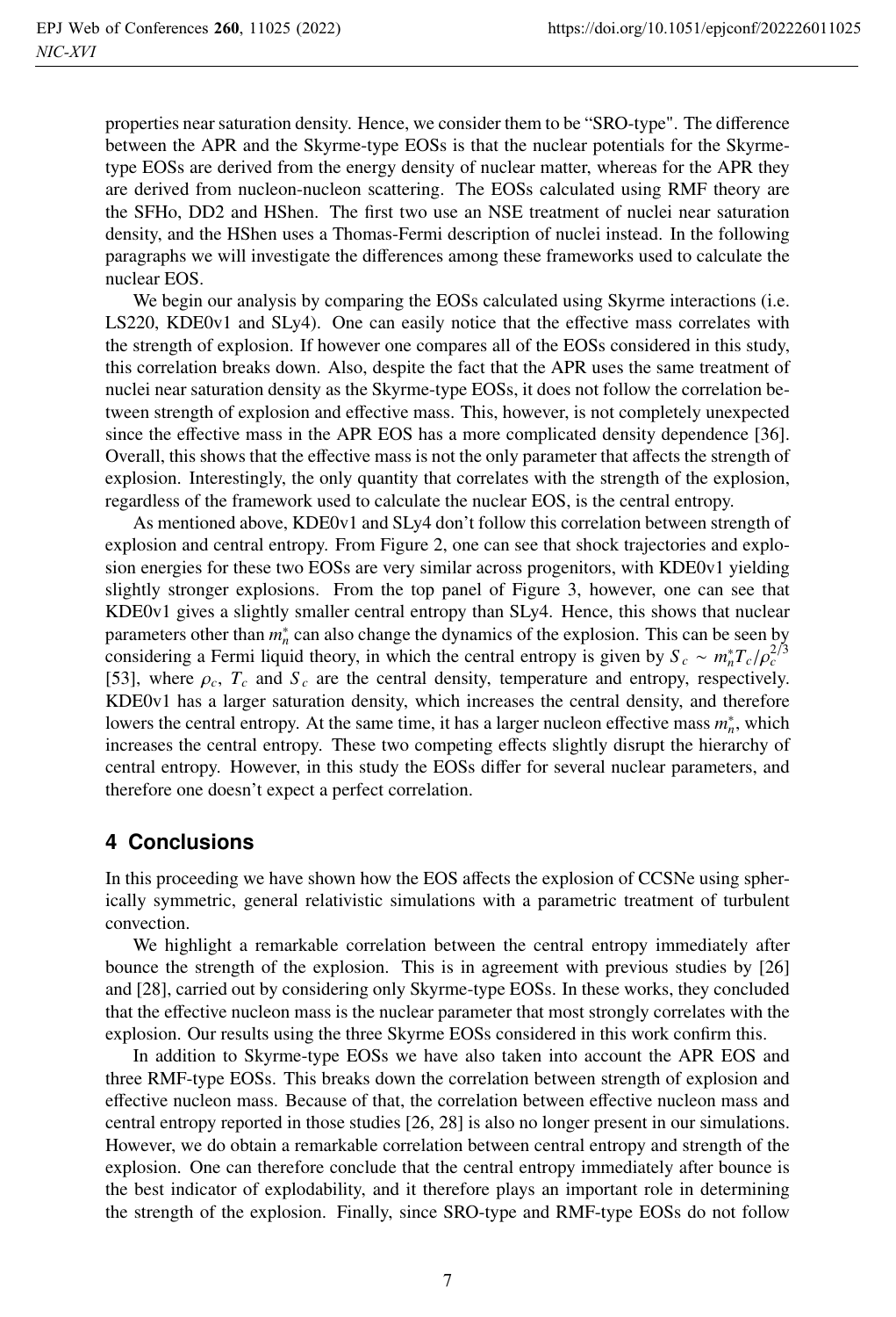the same correlation between effective mass and strength of explosion, we conclude that the approach used to calculate the EOS, and more specifically the treatment of nuclear matter near saturation density, has a significant impact on the explosion of CCSNe.

### **Acknowledgments**

The authors would like to thank Andre da Silva Schneider for his help in calculating the symmetry energy of the EOSs adopted. Work at the University of Notre Dame supported by the U.S. Department of Energy under Nuclear Theory Grant DE-FG02-95-ER40934. EOC would like to acknowledge Vetenskapsrådet (the Swedish Research Council) for supporting this work under award numbers 2018-04575 and 2020-00452.

### **References**

- [1] T. Klähn, D. Blaschke, S. Typel, E.N.E. van Dalen, A. Faessler, C. Fuchs, T. Gaitanos, H. Grigorian, A. Ho, E.E. Kolomeitsev et al., PhRvC 74, 035802 (2006)
- [2] K. Hebeler, J.M. Lattimer, C.J. Pethick, A. Schwenk, ApJ 773, 11 (2013), 1303.4662
- [3] N.B. Zhang, B.A. Li, J. Xu, ApJ 859, 90 (2018), 1801.06855
- [4] G.F. Burgio, H.J. Schulze, I. Vidaña, J.B. Wei, Progress in Particle and Nuclear Physics 120, 103879 (2021), 2105.03747
- [5] H.A. Bethe, J.R. Wilson, ApJ 295, 14 (1985)
- [6] M. Liebendörfer, M. Rampp, H.T. Janka, A. Mezzacappa, ApJ 620, 840 (2005), astro-ph/0310662
- [7] C. Kato, H. Nagakura, Y. Hori, S. Yamada, ApJ 897, 43 (2020), 2001.11148
- [8] A. Mezzacappa, E. Endeve, O.E.B. Messer, S.W. Bruenn, Living Reviews in Computational Astrophysics 6, 4 (2020), 2010.09013
- [9] L. Boccioli, G.J. Mathews, E.P. O'Connor, ApJ 912, 29 (2021), 2102.06767
- [10] S.M. Couch, M.L. Warren, E.P. O'Connor, The Astrophysical Journal 890, 127 (2020)
- [11] J.M. Lattimer, D.F. Swesty, NuPhA 535, 331 (1991)
- [12] E. O'Connor, C.D. Ott, ApJ 730, 70 (2011), 1010.5550
- [13] M. Hempel, T. Fischer, J. Schaffner-Bielich, M. Liebendörfer, ApJ 748, 70 (2012), 1108.0848
- [14] H.T. Janka, Annual Review of Nuclear and Particle Science 62, 407 (2012), 1206.2503
- [15] A.W. Steiner, M. Hempel, T. Fischer, ApJ 774, 17 (2013), 1207.2184
- [16] S.M. Couch, ApJ 765, 29 (2013), 1206.4724
- [17] Y. Suwa, T. Takiwaki, K. Kotake, T. Fischer, M. Liebendörfer, K. Sato, ApJ 764, 99 (2013), 1206.6101
- [18] T. Fischer, M. Hempel, I. Sagert, Y. Suwa, J. Schaffner-Bielich, European Physical Journal A 50, 46 (2014), 1307.6190
- [19] P. Char, S. Banik, D. Bandyopadhyay, ApJ 809, 116 (2015), 1508.01854
- [20] J.P. Olson, M. Warren, M. Meixner, G.J. Mathews, N.Q. Lan, H.E. Dalhed, arXiv eprints arXiv:1612.08992 (2016), 1612.08992
- [21] S. Furusawa, H. Togashi, H. Nagakura, K. Sumiyoshi, S. Yamada, H. Suzuki, M. Takano, Journal of Physics G Nuclear Physics 44, 094001 (2017), 1707.06410
- [22] S. Richers, C.D. Ott, E. Abdikamalov, E. O'Connor, C. Sullivan, PhRvD 95, 063019 (2017), 1701.02752
- [23] H. Nagakura, W. Iwakami, S. Furusawa, H. Okawa, A. Harada, K. Sumiyoshi, S. Yamada, H. Matsufuru, A. Imakura, ApJ 854, 136 (2018), 1702.01752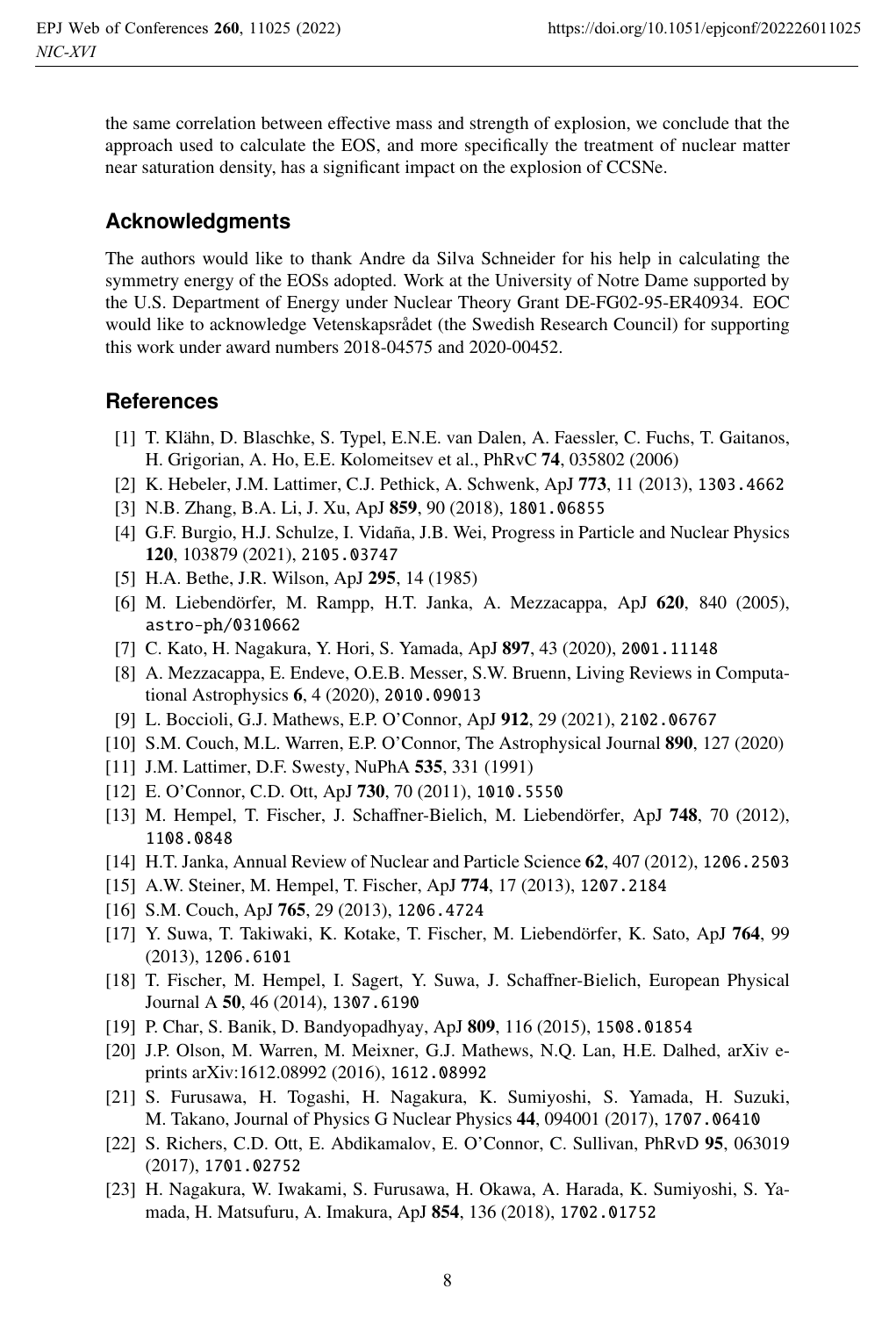- [24] V. Morozova, D. Radice, A. Burrows, D. Vartanyan, ApJ 861, 10 (2018), 1801.01914
- [25] A. Burrows, D. Vartanyan, J.C. Dolence, M.A. Skinner, D. Radice, SSRv 214, 33 (2018), 1611.05859
- [26] A.S. Schneider, L.F. Roberts, C.D. Ott, E. O'Connor, Phys. Rev. C 100, 055802 (2019)
- [27] A. Harada, H. Nagakura, W. Iwakami, H. Okawa, S. Furusawa, K. Sumiyoshi, H. Matsufuru, S. Yamada, ApJ 902, 150 (2020), 2003.08630
- [28] H. Yasin, S. Schäfer, A. Arcones, A. Schwenk, PhRvL 124, 092701 (2020)
- [29] S. Ghosh, N. Wolfe, C. Fröhlich, arXiv e-prints arXiv:2107.13016 (2021), 2107.13016
- [30] T. Sukhbold, T. Ertl, S.E. Woosley, J.M. Brown, H.T. Janka, The Astrophysical Journal 821, 38 (2016)
- [31] A.S. Schneider, L.F. Roberts, C.D. Ott, Phys. Rev. C 96, 065802 (2017)
- [32] M. Hempel, J. Schaffner-Bielich, NuPhA 837, 210 (2010), 0911.4073
- [33] S. Typel, G. Röpke, T. Klähn, D. Blaschke, H.H. Wolter, PhRvC 81, 015803 (2010), 0908.2344
- [34] H. Shen, H. Toki, K. Oyamatsu, K. Sumiyoshi, ApJS 197, 20 (2011), 1105.1666
- [35] A. Akmal, V.R. Pandharipande, D.G. Ravenhall, PhRvC 58, 1804 (1998), nucl-th/9804027
- [36] A.S. Schneider, C. Constantinou, B. Muccioli, M. Prakash, PhRvC 100, 025803 (2019), 1901.09652
- [37] B.K. Agrawal, S. Shlomo, V.K. Au, PhRvC 72, 014310 (2005), nucl-th/0505071
- [38] E. Chabanat, P. Bonche, P. Haensel, J. Meyer, R. Schaeffer, NuPhA 627, 710 (1997)
- [39] J. Nättilä, A.W. Steiner, J.J.E. Kajava, V.F. Suleimanov, J. Poutanen, A&A 591, A25 (2016), 1509.06561
- [40] H.T. Cromartie, E. Fonseca, S.M. Ransom, P.B. Demorest, Z. Arzoumanian, H. Blumer, P.R. Brook, M.E. DeCesar, T. Dolch, J.A. Ellis et al., Nature Astronomy 4, 72 (2020), 1904.06759
- [41] E. Fonseca, H.T. Cromartie, T.T. Pennucci, P.S. Ray, A.Y. Kirichenko, S.M. Ransom, P.B. Demorest, I.H. Stairs, Z. Arzoumanian, L. Guillemot et al., ApJL 915, L12 (2021), 2104.00880
- [42] M.C. Miller, F.K. Lamb, A.J. Dittmann, S. Bogdanov, Z. Arzoumanian, K.C. Gendreau, S. Guillot, W.C.G. Ho, J.M. Lattimer, M. Loewenstein et al., arXiv e-prints arXiv:2105.06979 (2021), 2105.06979
- [43] T.E. Riley, A.L. Watts, P.S. Ray, S. Bogdanov, S. Guillot, S.M. Morsink, A.V. Bilous, Z. Arzoumanian, D. Choudhury, J.S. Deneva et al., ApJL 918, L27 (2021), 2105.06980
- [44] R.W. Romani, D. Kandel, A.V. Filippenko, T.G. Brink, W. Zheng, ApJL 908, L46 (2021), 2101.09822
- [45] T. Dietrich, M.W. Coughlin, P.T.H. Pang, M. Bulla, J. Heinzel, L. Issa, I. Tews, S. Antier, Science 370, 1450 (2020), 2002.11355
- [46] S.M. Couch, C.D. Ott, ApJ 799, 5 (2015), 1408.1399
- [47] D. Radice, C.D. Ott, E. Abdikamalov, S.M. Couch, R. Haas, E. Schnetter, ApJ 820, 76 (2016), 1510.05022
- [48] D. Radice, E. Abdikamalov, C.D. Ott, P. Mösta, S.M. Couch, L.F. Roberts, Journal of Physics G Nuclear Physics 45, 053003 (2018), 1710.01282
- [49] Q.A. Mabanta, J.W. Murphy, ApJ 856, 22 (2018), 1706.00072
- [50] B. Müller, M. Viallet, A. Heger, H.T. Janka, ApJ 833, 124 (2016), 1605.01393
- [51] E. O'Connor, C.D. Ott, Classical and Quantum Gravity 27, 114103 (2010), 0912.2393
- [52] E. O'Connor, ApJS 219, 24 (2015), 1411.7058